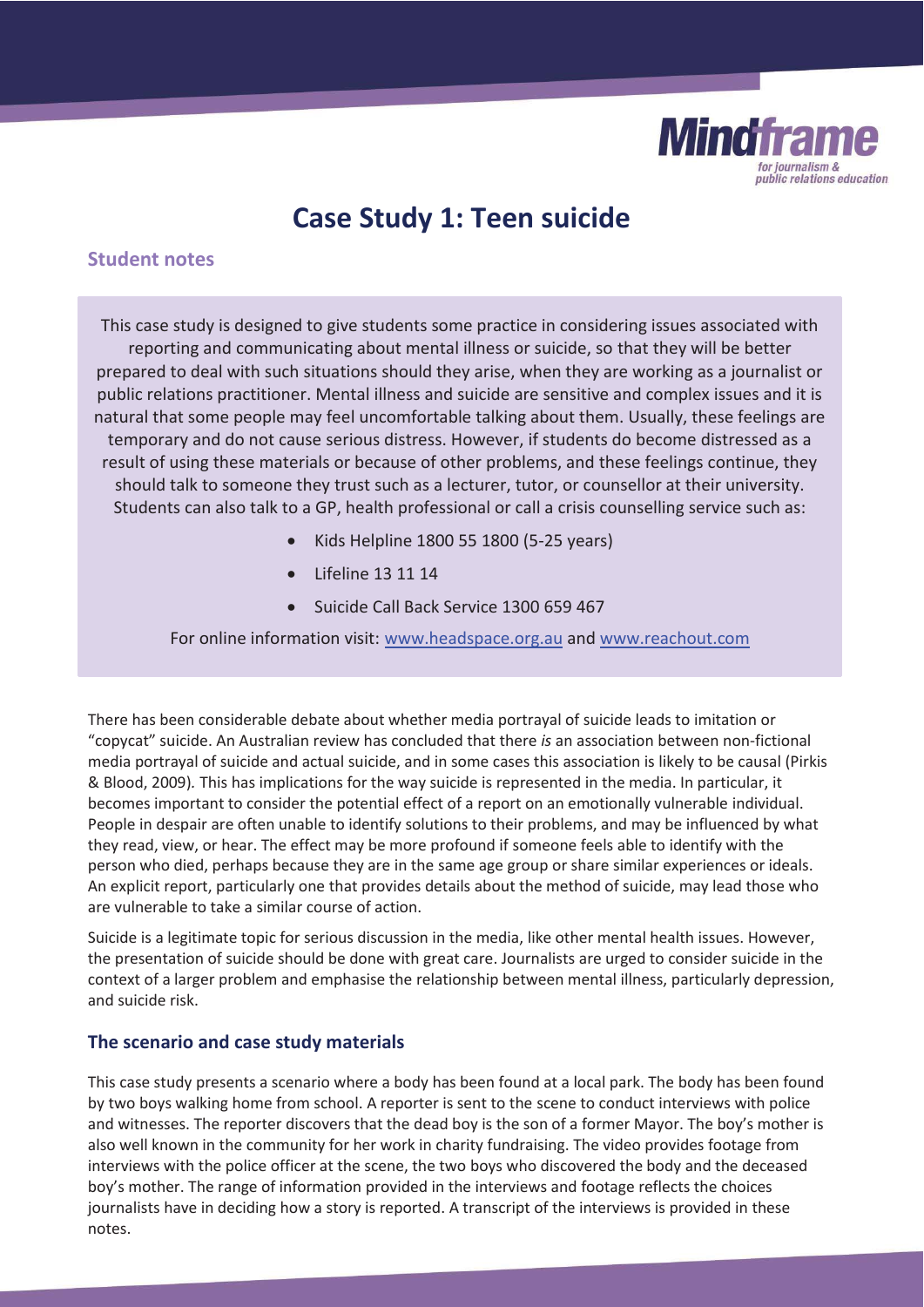

## **Using the scenario as source material**

The following questions provide a guide for analysing the scenario from a journalistic perspective. Your lecturer or tutor may ask you to look at all of these questions or a selection only. In considering this scenario and the questions, you should refer to *Fact or fiction? Reporting mental illness and suicide* for an overview of the key ethical and journalistic issues involved in reporting suicide. This resource, and further reference materials, are available on the *Mindframe* for Universities website (www.mindframe-media.info).

#### **Question 1: Should this story be reported?**

To answer this question, you will need to consider the basic news values - impact, timeliness, proximity, conflict, currency and unusualness – and how they apply to this scenario. In regards to news value, you may also consider the *relativity* of the story. You will also need to consider what public interest might be served by reporting the incident and the potential impact of the story. You may wish to look at research about the impact of reporting on suicide, which is available on the *Mindframe* for Universities website (www.mindframe-media.info).

## **Question 2: How can the ethical issues inherent in this story be balanced with journalistic and commercial values?**

To answer this question you may wish to refer to the 'ten questions to guide the journalist through the decision-making process" outlined by Black, Steele and Barney (1997) or to Bok's (1978) three-step model for making an ethical decision (provided in the document **Case Study 1 – Additional materials**).

#### **Question 3: Are the interviewees appropriate?**

The sources the journalist chooses and prioritises will direct what is eventually reported.

In this scenario several interviews have already been conducted. Consider whether the people interviewed are the most appropriate sources of information, and who else, if anyone, should be interviewed. Evaluate each interviewee in terms of their strengths and weaknesses as sources of information and the type of information which can be reasonably expected from them. This would include whether the information is specific or generalised, if it can be verified and how can it be verified, if the interviewees seem credible and whether they may have an undeclared motive. All these factors could significantly affect the amount of credibility assigned to each source. As you consider the information that has been collected, you should also consider the impact of highlighting drama, violence or sensationalism in the reporting of death or grief, particularly after a suicide.

## **Question 4: What other decisions need to be made before deciding to publish or broadcast the story?**

After completing preliminary interviews, the journalist is in a position to make the crucial decision about whether the emerging story should be offered for publication or broadcast.

What are the key questions involved in making this decision at this stage?

#### **Question 5: How should this story be reported?**

As the journalist responsible for writing the story, you will decide how much information the public is told about the incident. What you choose to include and omit will directly affect what the audience understands from the story. This in turn will influence what the audience understands about the general issue of suicide and how it might affect them. Sometimes the demands of the news room seem to be at odds with a journalist's priorities in the private exchange between reporter and interviewee. If you need to negotiate with an editor who favours sensationalism, you should ensure you are armed with the facts about the